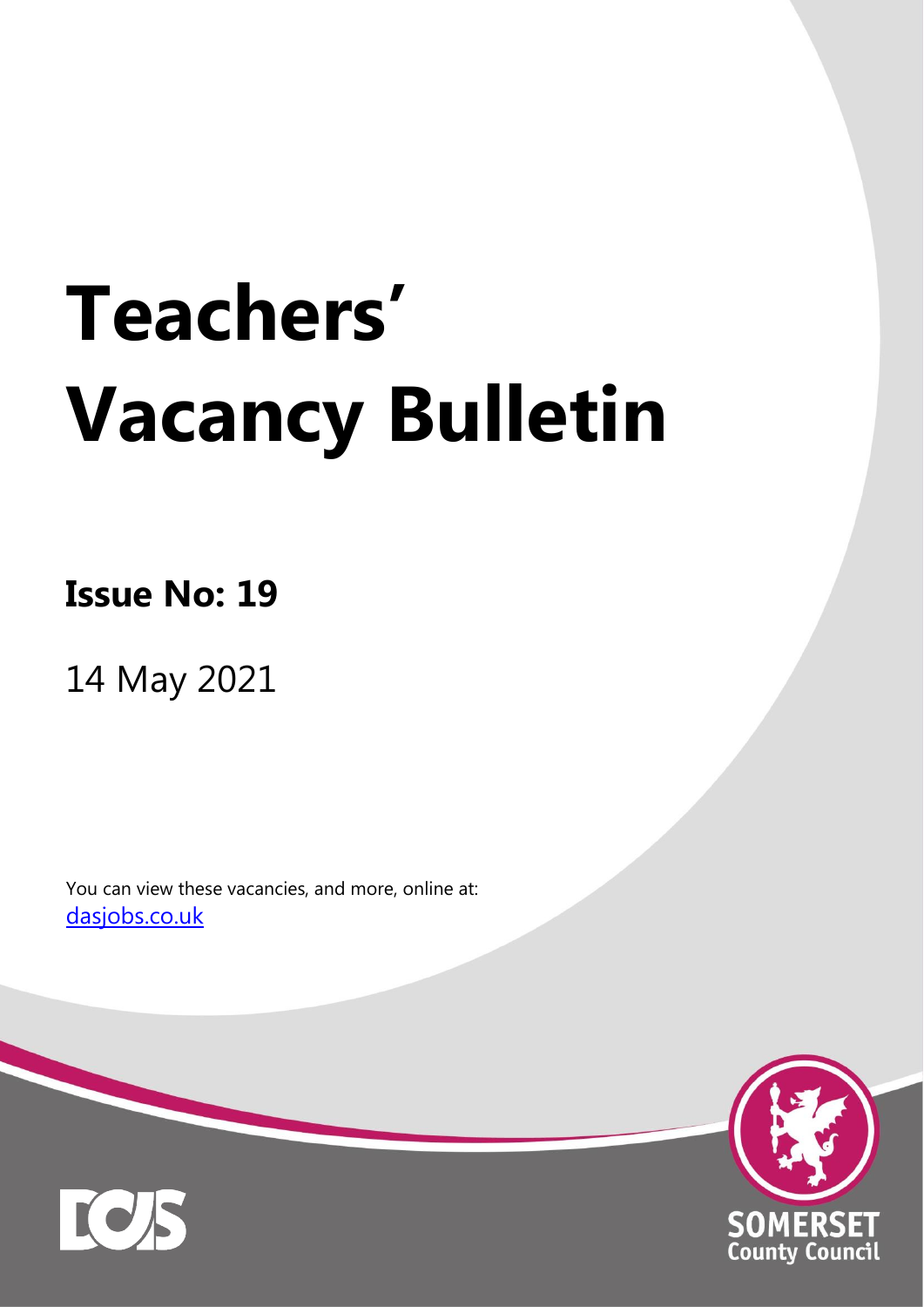Latest time for acceptance of advertisements is 11am Thursday for the Friday bulletin.

All adverts for posts in educational establishments, including governors and requests for volunteers require a criminal background check via the Disclosure Procedure.

"Somerset County Council is committed to safeguarding and promoting the welfare of children."

Unless otherwise stated, salaries for teaching posts are QUALIFIED TEACHERS' PAY SPINE (starting point dependent on qualifications and experience)

> This list of vacancies can be found on: **Somerset iPost** [\(https://www.somerset.org.uk/iPost/Pages/Welcome.aspx\)](https://www.somerset.org.uk/iPost/Pages/Welcome.aspx)

# **Equal Opportunities Employer**



#### **CONTENTS**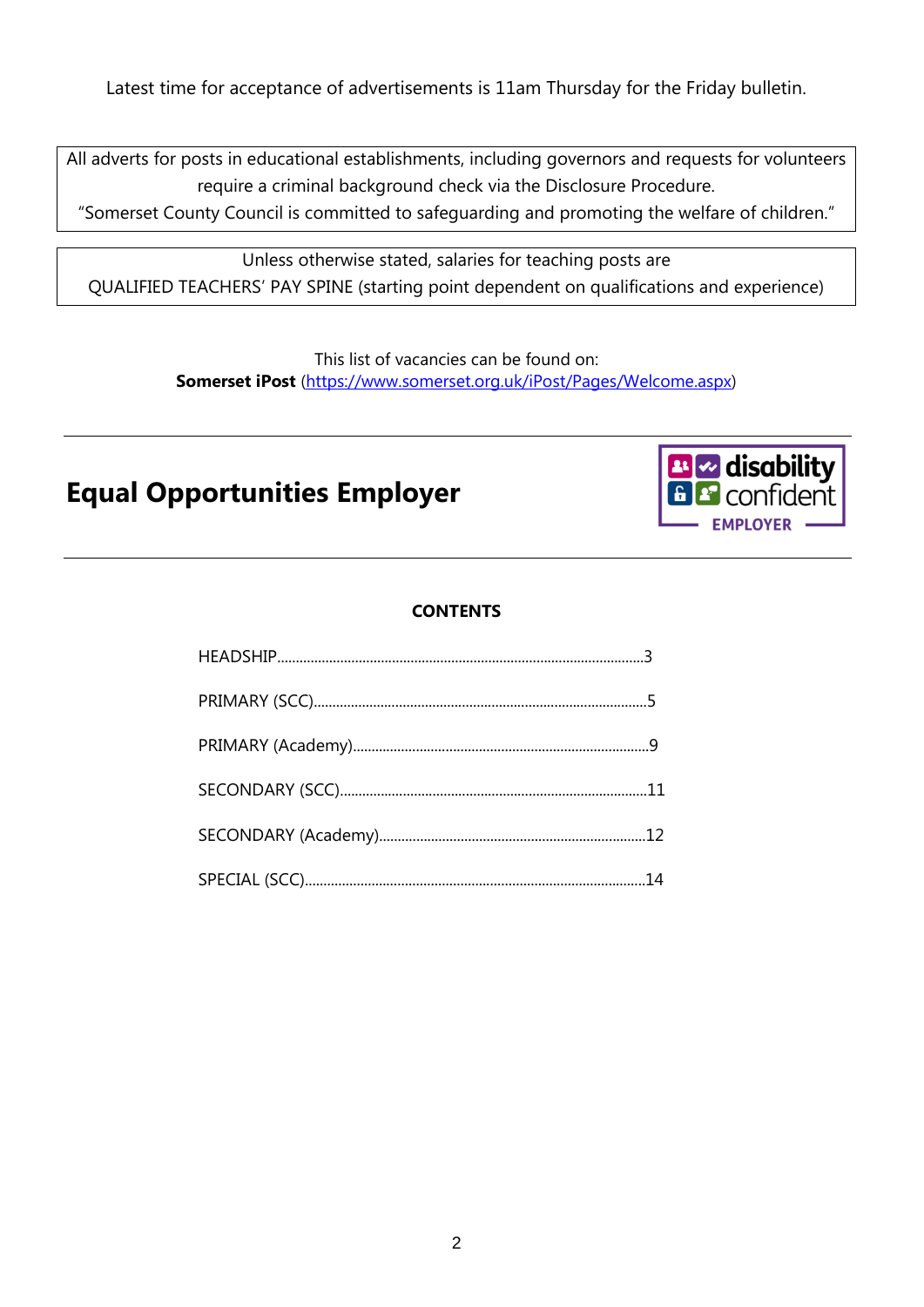#### **HEADSHIP**

#### **CROWCOMBE VA & STOGUMBER VC CHURCH OF ENGLAND FEDERATED PRIMARY SCHOOLS**

Crowcombe TA4 4AA & Stogumber TA4 3TQ [www.crowcombeandstogumberprimaryschools.co.uk](http://www.crowcombeandstogumberprimaryschools.co.uk/)

#### **Our school requires an EXECUTIVE HEADTEACHER for January 2022**

Daniel, aged 8 says "Crowcombe and Stogumber Schools welcome people with open arms" **Salary: L7 – 12 on the Leadership pay scale which will be determined according to the skills and experience of the successful candidate. For an exceptional and very experienced candidate, a higher salary can be negotiated.**

#### **Contract type: Full-time/Permanent NOR: 94**

Crowcombe & Stogumber Church of England federated Primary Schools are situated at the foot of the Quantock Hills, an area of outstanding beauty, deep in rural Somerset. Our school community is based on a foundation of compassion, co-operation, investigation and creativity. We are driven by high standards and an enthusiastic love of learning, within a positive Christian ethos.

We share an Executive Headteacher, a Governing Body and a PTA. This enables us to offer extended opportunities to our children with a wider range of activities and staff expertise. We have our own mini-bus which is used on a daily basis to provide free transport between the schools.

Reception, Year 1 and Year 2 from both schools are educated at Stogumber, and all children in Years 3,4, 5 & 6 are taught at Crowcombe. We have small classes and a high ratio of adults to children which enables pupils of all abilities to learn to their full potential.

The Board of Governors is seeking to appoint an inspirational leader, committed to raising standards and pupil attainment, whilst maintaining our nurturing, family-friendly environment in which children feel happy and safe, grow in confidence and find their individual strengths.

#### **We can offer you:**

- a chance to lead a successful Federation of two small primary schools in a picturesque rural area.
- a hard-working, highly skilled and enthusiastic staff team, who are supportive of each other, and committed to their own professional development.
- schools in which children are eager to learn, have positive attitudes and are proud of their schools.
- an inclusive and nurturing environment in which each unique child is cherished.
- a rich and varied curriculum and extensive enrichment activities.
- a warm and close relationship with our village churches.
- high quality professional development.

#### **We are looking for a leader who:**

- is passionate about teaching and learning and giving children the best possible school experience.
- is committed to a curriculum which is creative and innovative, relevant to the needs of all pupils.
- values every child and ensures that all children achieve their best.
- is an inspirational and strategic leader with a proven track-record for developing teams and working collaboratively with others to raise standards and aspirations for all children.
- understands what makes for high quality teaching and learning and is an inspirational classroom practitioner.
- is committed to and understands the ethos and values of the school.
- is an excellent communicator, able to develop relationships with children, staff, parents and the wider community.
- can manage the schools' budgets and resources with discernment and wisdom.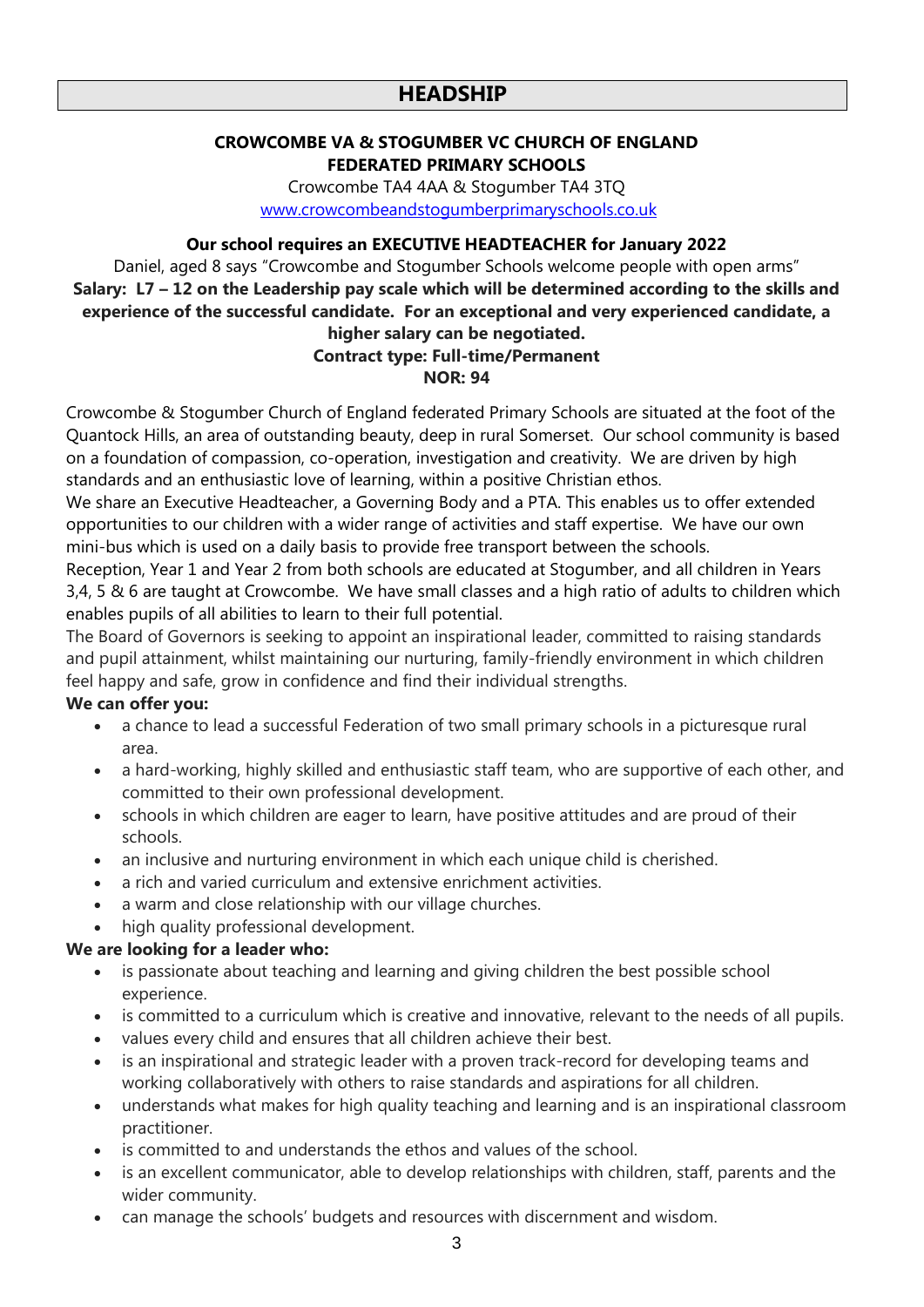#### **To download an application pack and apply online visit: [https://dasjobs.co.uk/job/executive](https://dasjobs.co.uk/job/executive-headteacher-12/)[headteacher-12/](https://dasjobs.co.uk/job/executive-headteacher-12/)**

Do come and visit us – we would love to show you around our schools. Please contact Mrs Alexis Tisshaw, Clerk to Governors, on 01984 656311 from 10<sup>th</sup> May 2021 to arrange a visit to the schools. Closing date for applications: Midday on Monday  $7<sup>th</sup>$  June 2021

Interviews: Thursday 24<sup>th</sup> and Friday 25<sup>th</sup> June 2021

Website: [www.crowcombeandstogumberprimaryschools.co.uk](http://www.crowcombeandstogumberprimaryschools.co.uk/)

Crowcombe and Stogumber Primary Schools are committed to safeguarding and promoting the welfare of children, young people and vulnerable adults and expect all staff and volunteers to share this commitment. Appointments are made using safer recruitment. A full DBS check will be required for the successful candidate.

#### **Butleigh Primary School, High Street, Butleigh, Nr Glastonbury, Somerset BA6 8SX** [www.butleighprimary.co.uk](http://www.butleighprimary.co.uk/) 01458 850511

#### **HEADTEACHER**

#### **Contract Type: Full Time – Permanent with up to 2 days classroom teaching Leadership Pay Spine L6 – L14 NOR: 101 plus 18 in nursery Starting Date: 1 September 2021 (possibly 1 January 2022 in exceptional circumstances)**

The children, staff and parents of Butleigh C of E Primary School are looking for an inspirational, motivated and dynamic new Headteacher to lead our vibrant village school and to share our Christian ethos. We are looking for a collaborative and visionary Headteacher to guide our school with enthusiasm, dedication and commitment through the next phase of its development. Proven experience of having improved outcomes for children you have taught is essential.

#### **What is important to us:**

- "Living, Learning and Growing Together"
- Nurturing each child's individuality through the continued development of a broad and creative curriculum
- Praising and encouraging kindness in all that we do

#### **We are looking for a Headteacher who will have:**

- The vision and motivation to lead our school forward to an outstanding future
- The ability to nurture, inspire and challenge all of our children to reach their full potential
- The ability to maintain and develop the extensive opportunities available to our children and staff
- Experience of working collaboratively in identifying and providing appropriate support for children with additional needs
- Excellent interpersonal skills, the ability to be reflective with good communication and listening skills

#### **We can offer you:**

- A welcoming and friendly school with confident and enthusiastic children who are eager to learn
- Talented and dedicated staff
- Active, well informed Governors who will support and challenge you as 'critical friends'
- Supportive parents and a strong Friends of Butleigh School organisation who work in partnership to provide resources to enrich our children's educational experience
- Close links with St Leonard's Church
- A supportive village community

#### **About Butleigh School:**

Currently we have 101 children on roll, taught in four well-resourced classes. Wrap-around care is available with our breakfast and after school clubs. Butleigh School is lucky enough to have a large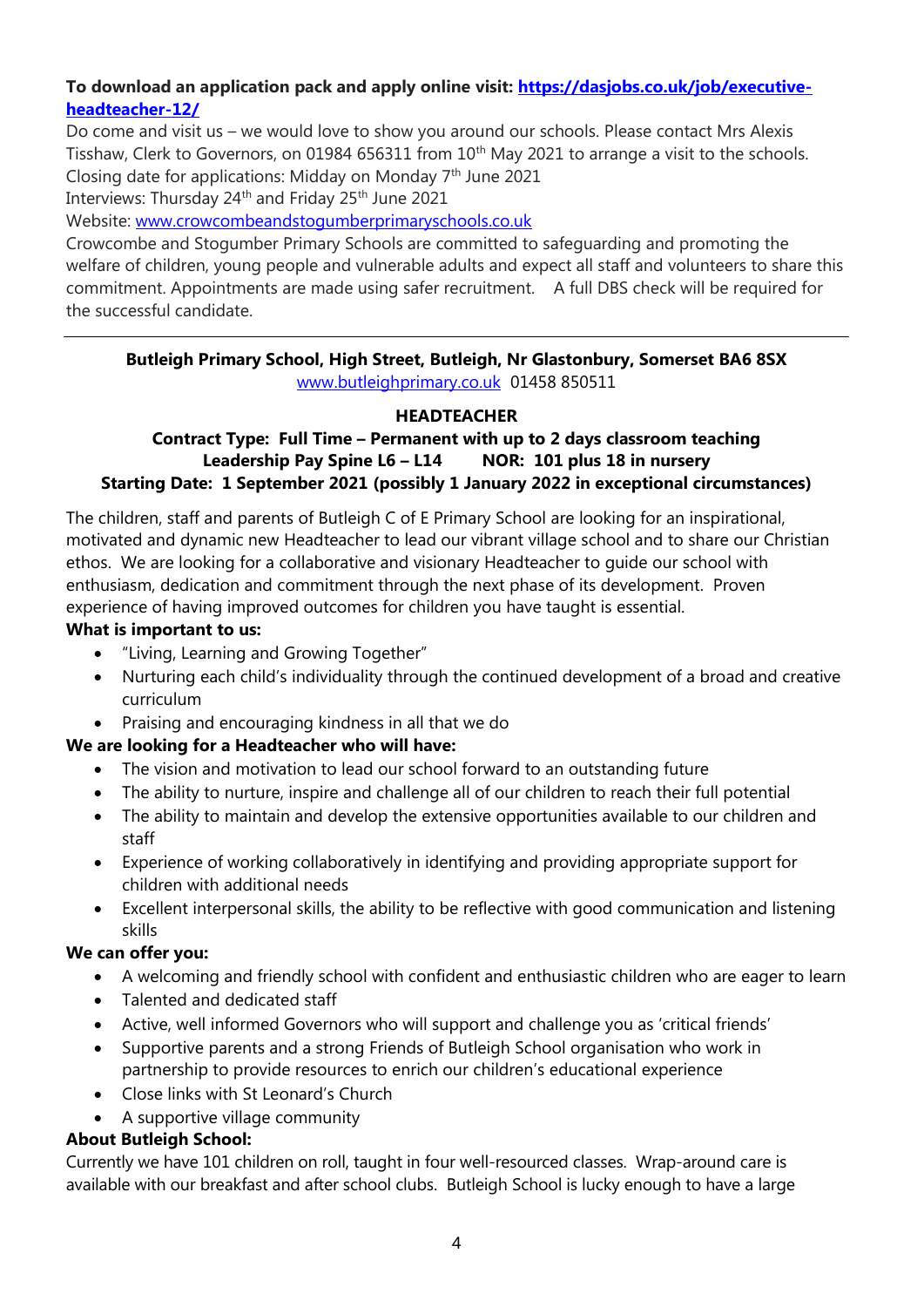grassed playing field with sturdy play equipment, all weather playgrounds and independent Activity Rooms. We also have a thriving Nursery School on a nearby site, which children can join from 2 years old. **Location:**

Butleigh is a vibrant village community set in beautiful countryside on the edge of the Somerset Levels. In addition to the school and church, we have a useful shop with post office, a pub with restaurant, children's play park and a tea room. There are numerous clubs ranging from choirs, through to sports with much else in between.

#### **Visits:**

Visits to our school are warmly welcomed; it will be a great opportunity to see our facilities and meet some of the team. Sadly, due to Covid restrictions, we cannot accommodate visits during the school day. Please contact the school office to arrange a visit: **butleighprimary@educ.somerset.gov.uk** 

#### **Applications:**

Please visit our website for the Application Form and further details. Applications must be submitted using the application form and accompanied by a letter stating your experience, interests and personal qualities. Applications by CV will not be considered.

Closing date: Wednesday 19 May 2021 at 12:00 noon

Interview dates: Wednesday 26 May and Thursday 27 May

#### **Additional information:**

Butleigh C of E Primary School is committed to safeguarding and promoting the welfare of children and young people and expects all staff and volunteers to share this commitment. All applicants will be subject to a full Disclosure and Barring Service check before an appointment is confirmed.

# **PRIMARY (SCC)**

#### **Butleigh Church of England Primary School**

Headteacher: Miss H. Caines [butleighprimary@educ.somerset.gov.uk](mailto:butleighprimary@educ.somerset.gov.uk)

#### **SENCO – From September 2021 Permanent Contract: 1 day a week Salary: UPS1 - UPS3**

We are looking to appoint an enthusiastic, highly motivated SENCO to continue to build on the outstanding work and developments of our current SENCO. We are looking for a highly skill practitioner who can lead on inclusion and SEN at our lovely village Primary School. Someone who recognises and fosters supportive, quality relationships with families and who has a child centred approach to their practice.

At Butleigh Primary School our ethos is "Living, learning and growing together with God's love". We are a small village primary with strong links to our local community and St. Leonard's Church. We take the time to get to know all of our families and the children in our care to ensure we provide the best educational setting we can.

The successful candidate should have:

- Qualified Teacher status, with 5 or more years of experience
- The National Award for SEN co-ordination or working towards
- Experience of working with children with special educational needs
- Thorough knowledge of the SEND code of practice
- The ability to lead staff in developing their knowledge and expertise in working with SEN children
- Experience of working with pupils with a range of different needs including, SEND, LAC, Pupil Premium
- Experience of working as part of a positive, forward thinking leadership team
- The ability to support and oversee the work of Teaching Assistants working with SEN children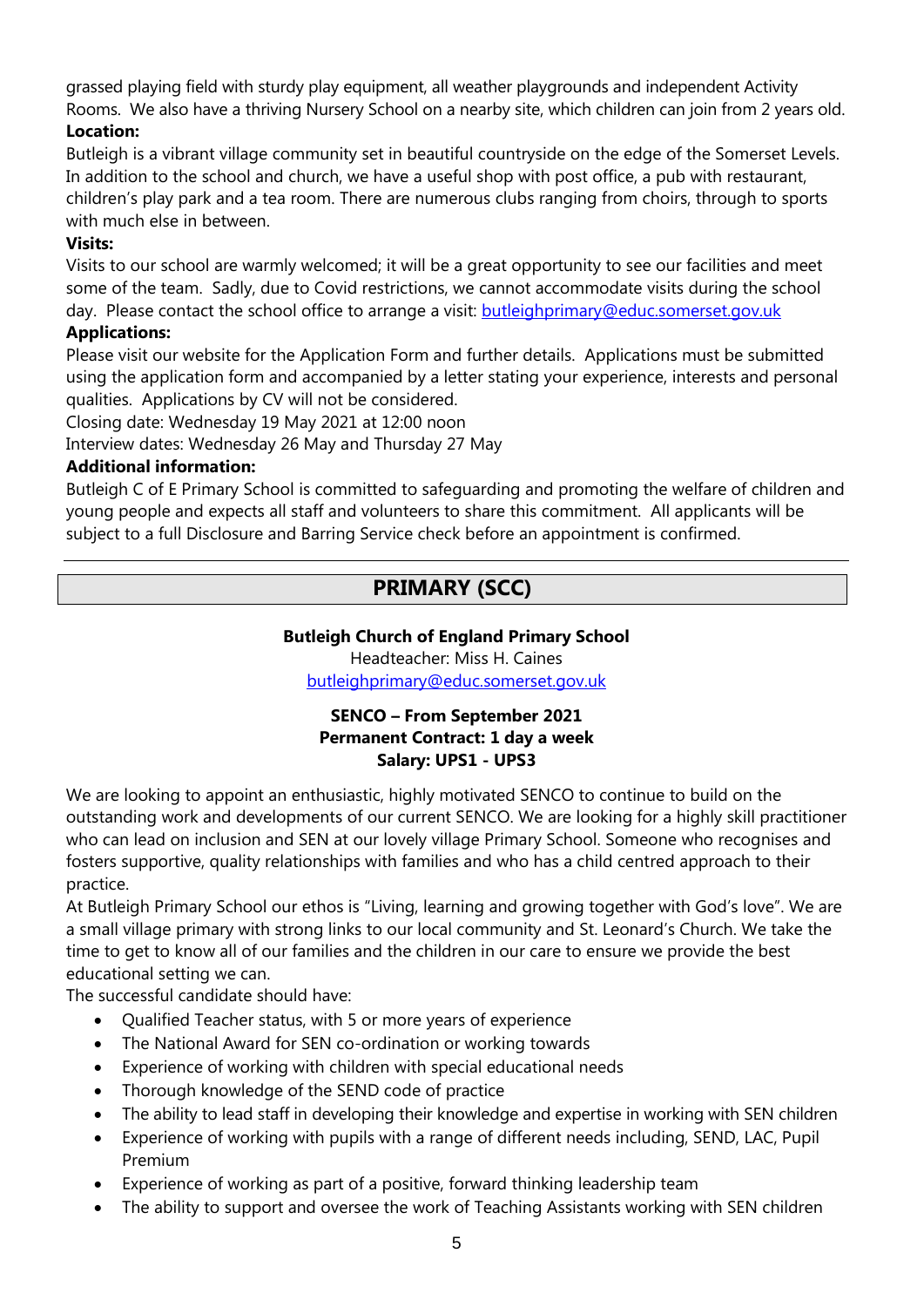- Good communication skills
- Good management and organisational skills
- Experience and knowledge of working with external agencies

Candidates are invited to arrange a visit to the school or a telephone appointment to discuss the post in more detail with the Head teacher, Miss Caines.

Due to COVID-19, visits to the school will only be possible after school hours (from 3:30pm) on specific days.

Information about our school can be found on: [www.butleighprimary.co.uk](http://www.butleighprimary.co.uk/)

Butleigh C of E Primary School is committed to safeguarding and promoting the welfare of children, young people and vulnerable adults and expects all staff and volunteers to share this commitment. This post is subject to enhanced DBS and all relevant pre-employment checks.

#### **Apply:<https://dasjobs.co.uk/job/senco-54/>**

**Application forms should be accompanied by a full letter of application and sent via email to Sue Williams [butleighprimary@educ.somerset.gov.uk](mailto:butleighprimary@educ.somerset.gov.uk)**

Closing Date: Friday 28th May 12:00pm. Interview Dates: Tuesday 8th June This post will commence from 1<sup>st</sup> September 2021

#### **Beech Grove Primary School**

#### **CLASS TEACHER**

#### **(with the opportunity to lead Maths across the School) Permanent, Full time post – Pay Range MPS/UPS (+ TLR2 for Maths Lead role) Start date: September 2021**

An exciting opportunity has arisen to join our hardworking and dedicated teaching team. For the right candidate, there is also the opportunity to take on the leadership of maths across the school (TLR2). This is an exciting time to join our school as we continue to build on our successes and see rising achievement for our pupils. We are committed to the professional development and wellbeing of our staff and offer high quality training and excellent career development opportunities.

In this role, you will be working as part of a dedicated and successful team. You will have your PPA time together, supported by an exceptional key stage leader.

There is some flexibility about which year group the post will be in, depending on the successful candidate's strengths and interests.

#### **We are looking for someone who:**

- has a track record of delivering good or outstanding teaching across the curriculum
- has a strong knowledge of the curriculum and how pupils learn
- has excellent behaviour management skills
- can forge effective working relationships with pupils, staff, and parents
- is a strong team player who is committed to making a difference
- is reflective and keen to engage with continuing professional development
- is ambitious for themselves, their pupils and the school
- is hardworking and has a good sense of humour

We can offer you a school that:

- has enthusiastic pupils who are motivated to learn and rewarding to teach
- is welcoming and friendly with a strong sense of team work
- has a highly skilled and cohesive team who strive to achieve high standards
- has excellent professional development and career progression opportunities
- is committed to ensuring all pupils meet their full potential
- is passionate about school improvement, forward thinking and open to new ideas
- is governed by a strong and supportive Board of Governors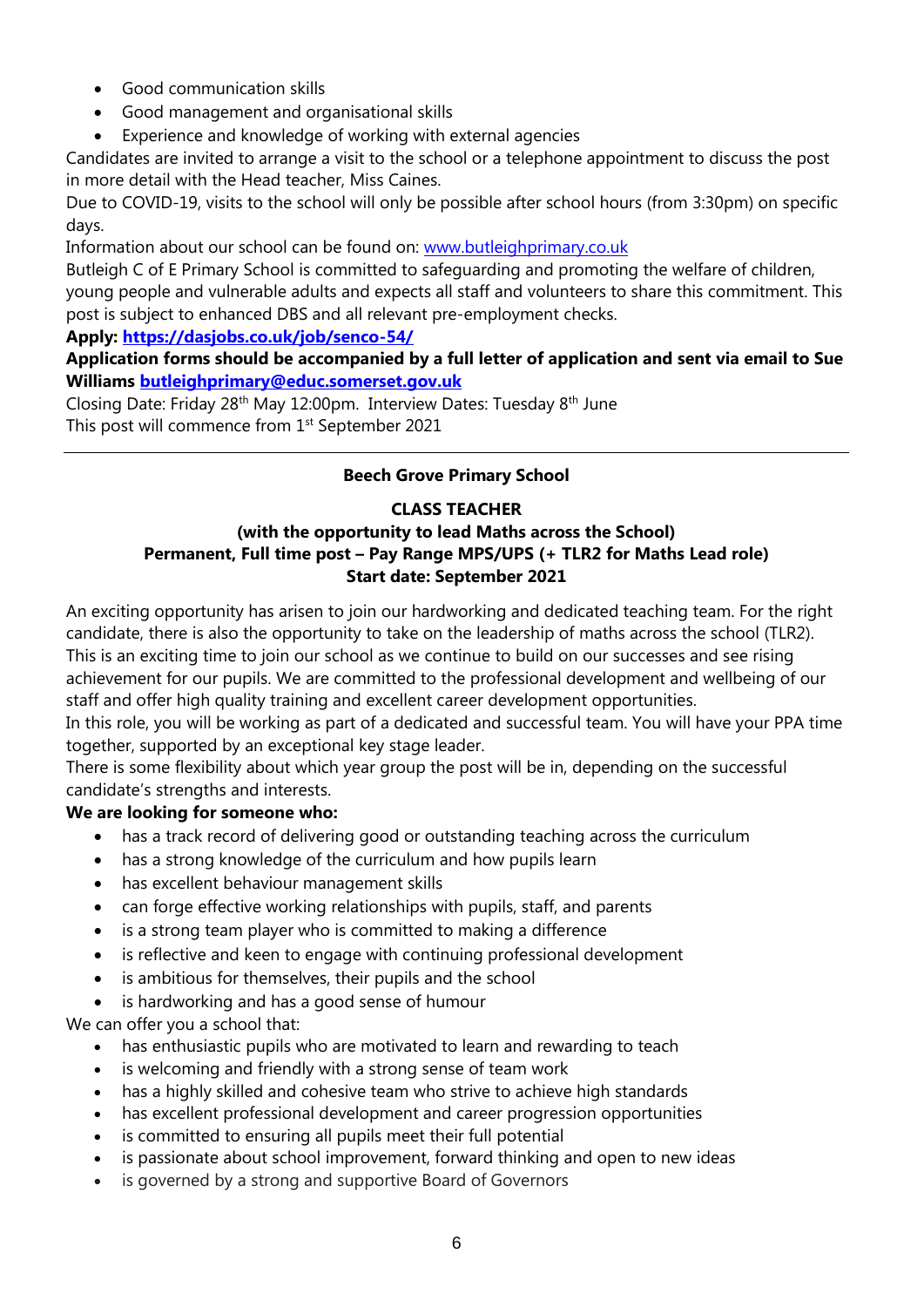#### **Our pupils and staff are extremely proud of their school and would love to show you around. Please contact the school office on 01823 662438 / [beechgrove@educ.somerset.gov.uk](mailto:beechgrove@educ.somerset.gov.uk) to arrange your visit.**

**Apply online:<https://dasjobs.co.uk/job/class-teacher-with-opportunity-to-lead-maths/>**

Please email completed application forms to the email address above by: Wednesday 26<sup>th</sup> May, at 5pm.

Application Closing Date: Wednesday 26<sup>th</sup> May 2021, at 5:00pm

Interviews will be held on: Friday 28th May 2021

Beech Grove Primary is committed to safeguarding and promoting the welfare of children, young people and vulnerable adults and expects all staff and volunteers to share this commitment. The successful applicant will be subject to an enhanced DBS check.

#### **Oaklands Primary School, Preston Grove, Yeovil BA20 2DU**

Tel: 01935 425447 Age range: 4-11 NOR: 434

#### **2 x TEACHERS Teachers MPS/UPS (subject to negotiation) Fixed Term for one academic year in the first instance.**

Oaklands Primary School in Yeovil is seeking to employ an enthusiastic teacher to join our excellent staff team in September 2021. Please express your key stage preference in your application, as we can be flexible within our staffing structure.

We are a thriving primary school consisting of 14 classes. In additional we have 2 specialist classrooms in our Autism Base. Our motto 'We Care, We Learn, We Succeed' is at the core of all our practice. We can offer you:

- An innovative, vibrant and forward thinking school.
- A supportive and committed staff team who work hard for the benefit of all children.
- Substantial resources and a stimulating spacious environment.
- Well behaved children with a passion to learn.
- A commitment to professional development.

We are looking for someone who has:

- An ability to inspire curiosity and ignite passion for learning in all areas of the curriculum.
- A commitment to high standards, personal success and self-development.
- The ability to bring new, well researched ideas to benefit all.
- Outstanding professional qualities and a track record of success.
- An excellent, engaging communicator who will develop strong relationships with children, parents, staff and the wider community.
- To be a leader in all areas of our profession and an admirable role model to our pupils.

**Please visit our website for full details and an application pack <https://oaklandsprimaryschool.co.uk/about-us/vacancies/>**

Closing date: 21st May @ 11am

#### **East Somerset Federation Bruton and Upton Noble Church of England VC Primary School**

#### **One Year Fixed Term - Full time KS2 TEACHER - September 2021 We welcome applications from NQTs as well as more experienced teachers**

The East Somerset Federation is looking to appoint an enthusiastic and motivated class teacher from 1<sup>st</sup> September 2021 due to increasing pupil numbers.

If you have creative ideas, high aspirations for all and are prepared to inspire a love of learning both indoors and outdoors and be fully involved in the life of our school then this might be the opportunity for you.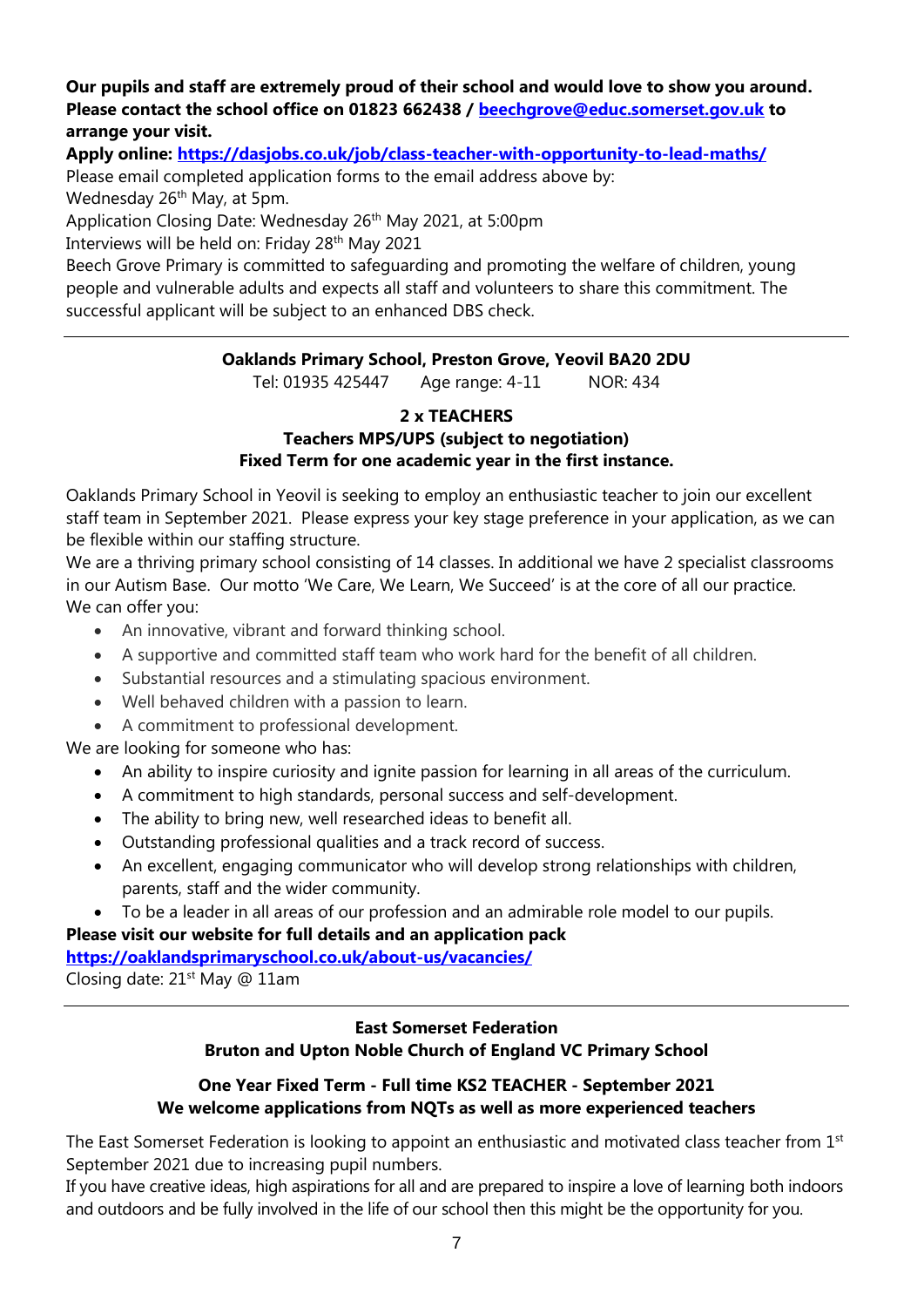We can offer:

- A dedicated and committed staff team
- Happy, enthusiastic children
- A federation that strives for excellence
- A friendly and supportive leadership team who are committed to professional development
- A creative and innovative curriculum.
- Beautiful school grounds
- A supportive parent body

Visits to the school are encouraged please contact the school office to make arrangements on: 01749 812331

#### **All documents and the application form are available via the office or to download on the school website – [www.brutonprimary.org.uk](http://www.brutonprimary.org.uk/) or [www.uptonnoble.org.uk](http://www.uptonnoble.org.uk/)**

#### **Application to Executive Headteacher, Mrs Rachael Bisset**

Closing date: Thursday 20<sup>th</sup> May – 12 noon. Interview Day: Monday 24<sup>th</sup> May 2021 The East Somerset Federation is committed to safeguarding and promoting the welfare of young people and expects all staff and volunteers to share this commitment. We are committed to safeguarding and promoting the welfare of children. Any offer of appointment is subject to satisfactory references and DBS checks.

#### **Milverton Community Primary and Pre-School, Milverton, Taunton TA4 1JP**

Age range: 4-11, NOR: 202

Tel: 01823 400439 Email: [office@milvertonprimary.co.uk](mailto:office@milvertonprimary.co.uk) Website: [www.milvertonprimary.co.uk](http://www.milvertonprimary.co.uk/)

#### **Part Time 0.6 FTE, Temporary TEACHER for maternity cover September 2021 to March 2022 Salary Range: £25,714 - £29,664 (pro-rata)**

We are a vibrant, thriving and happy school with high expectations. We have a dedicated, friendly staff team and children who love to learn. If you share our passion for learning, come and be the best teacher you can be in our supportive school community. **From September 2021, we need a dedicated and creative teacher for Key Stage 1 who can demonstrate the following:-**

#### • Ability to work as a team player: you will get involved, take on responsibility and be pro-active.

- Understanding of how to achieve outstanding outcomes for our children.
- A strong commitment to planning learning quests that enable children to develop independent learning and enquiry skills.

Applications from NQTs and experienced teachers are welcome.

Visits to the school are warmly encouraged during the week beginning 17<sup>th</sup> May. Please call Marian Barlow for further information.

Closing date: Thursday 20<sup>th</sup> May 15:00 hrs. Interview date: Monday 24<sup>th</sup> May

**Further details and an application pack are available to download from the vacancies section of our school website [https://www.milvertonprimary.co.uk/about-us/Vacancies.](https://www.milvertonprimary.co.uk/about-us/Vacancies) To apply, please email your application form to [office@milvertonprimary.co.uk.](mailto:office@milvertonprimary.co.uk)**

#### **Langford Budville CofE Primary School (NOR 36) Wellington, Somerset TA21 0RD** [Langfordbudville@educ.somerset.gov.uk](mailto:Langfordbudville@educ.somerset.gov.uk)

#### **KS2 TEACHER 3 days per week FIXED TERM 1st September - 31st December 2021 Qualified Teachers Pay Scale**

We need an experienced and enthusiastic KS2 Teacher to join the teaching team in our 2 - class village school, sharing responsibility for the KS2 class (years 3,4,5,6), for 3 days per week.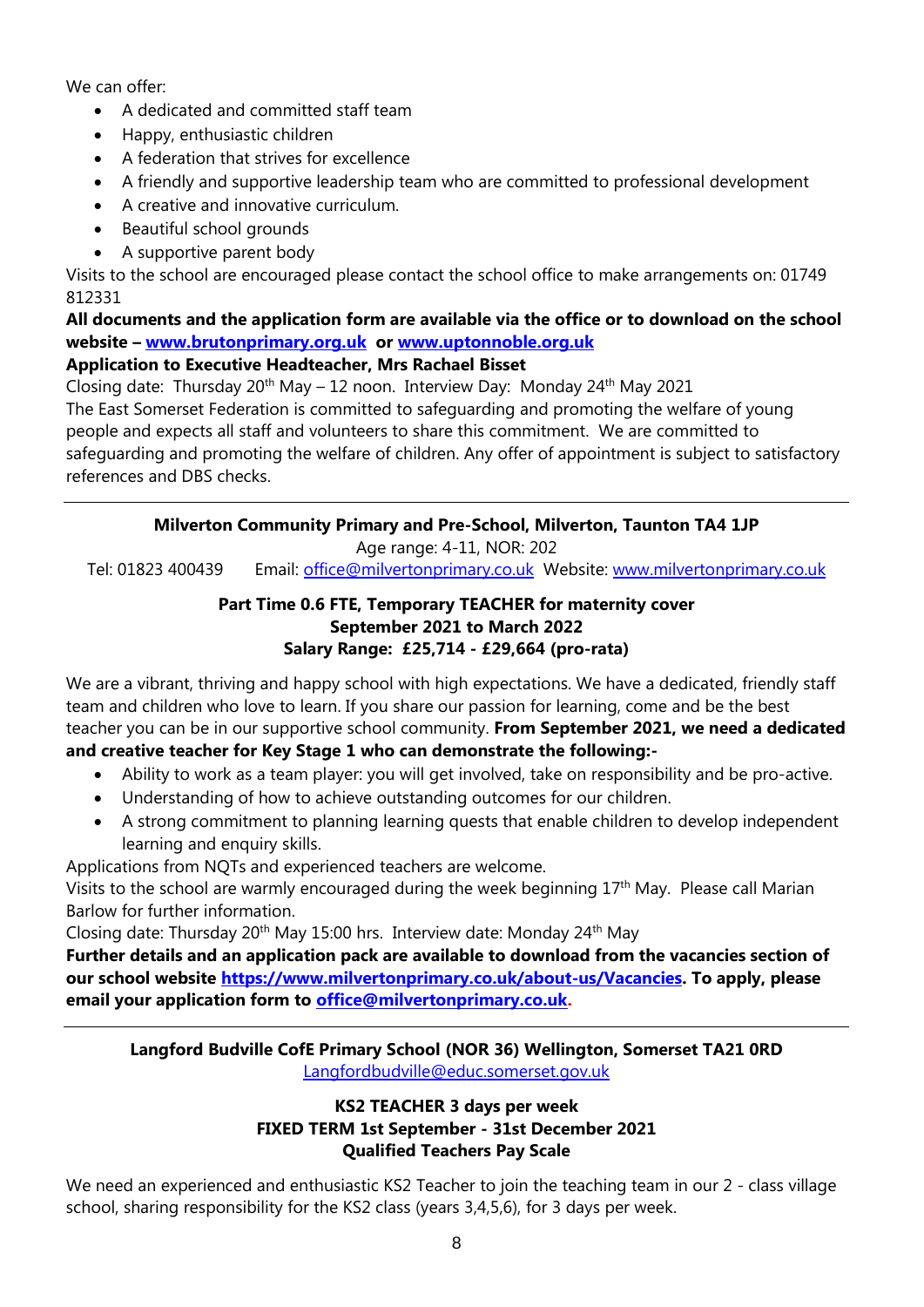The successful candidate will have recent experience across KS2, and have strong interpersonal and organisational skills. An imaginative and creative approach to teaching is essential in order to meet the needs of all children in this multi cohort class, as is the willingness to contribute to the wider life of the school. Experience working as part of a job share is desirable.

As a Church of England School, we uphold Christian Values and expect all members of our school community to be respectful of this approach.

#### **Application forms can be downloaded and submitted online at [http://dasjobs.co.uk/job/ks2](http://dasjobs.co.uk/job/ks2-teacher-76/) [teacher-76/](http://dasjobs.co.uk/job/ks2-teacher-76/)**

Closing date: 12 noon Wednesday  $19<sup>th</sup>$  May 2021. Interview date: Tuesday 25<sup>th</sup> May 2021 Further information about this vacancy is available on our website; if you would like to arrange a visit please telephone the school to arrange this. We are committed to the safeguarding of our community and follow full safer recruitment procedures including relevant references and DBS checks.

# **PRIMARY (Academy)**

#### **Westover Green**

#### **TEACHER 0.4fte 2 days per week (Thursday and Friday) Permanent post Required for September 2021**



### **Qualified Teacher's Main or Upper Pay Scale in the range of £25,714 to £41,604**

We are looking to appoint an inspirational class teacher. The successful candidates will:

- Be a positive team member willing to be proactive in a large staff team.
- Be inspirational, dedicated and committed to creating a stimulating learning environment.
- Be an effective classroom practitioner with high expectations of pupil attainment, progress and behaviour.
- Be resilient, and able to support learners and families that a high area of deprivation and the additional challenge this brings.
- Be able to use a range of teaching styles to enthuse and stimulate the children's learning.
- Work effectively in collaboration with support staff and teachers within the school and trust.
- Maintain effective communication between school and families.

We will offer the successful candidate the support that comes with working in a large school with a positive and caring ethos. The school is committed to the continuing professional development of staff members and the successful candidate will benefit from this.

Visits to the school are not available due to Covid-19 restrictions.

Please telephone 01278 422943 for a discussion about the role/s.

#### **For further details, please visit the school website:**

#### **[westovergreenschool.org.uk](https://www.westovergreenschool.org.uk/Vacancies/)**

Closing date for applications  $-12$  noon on Monday 17<sup>th</sup> May 2021

Interview date – w/c  $24<sup>th</sup>$  May 2021

The school has a commitment to safeguarding children and has a culture of vigilance to support this. The post holder will be required to undergo an enhanced disclosure check before taking up employment.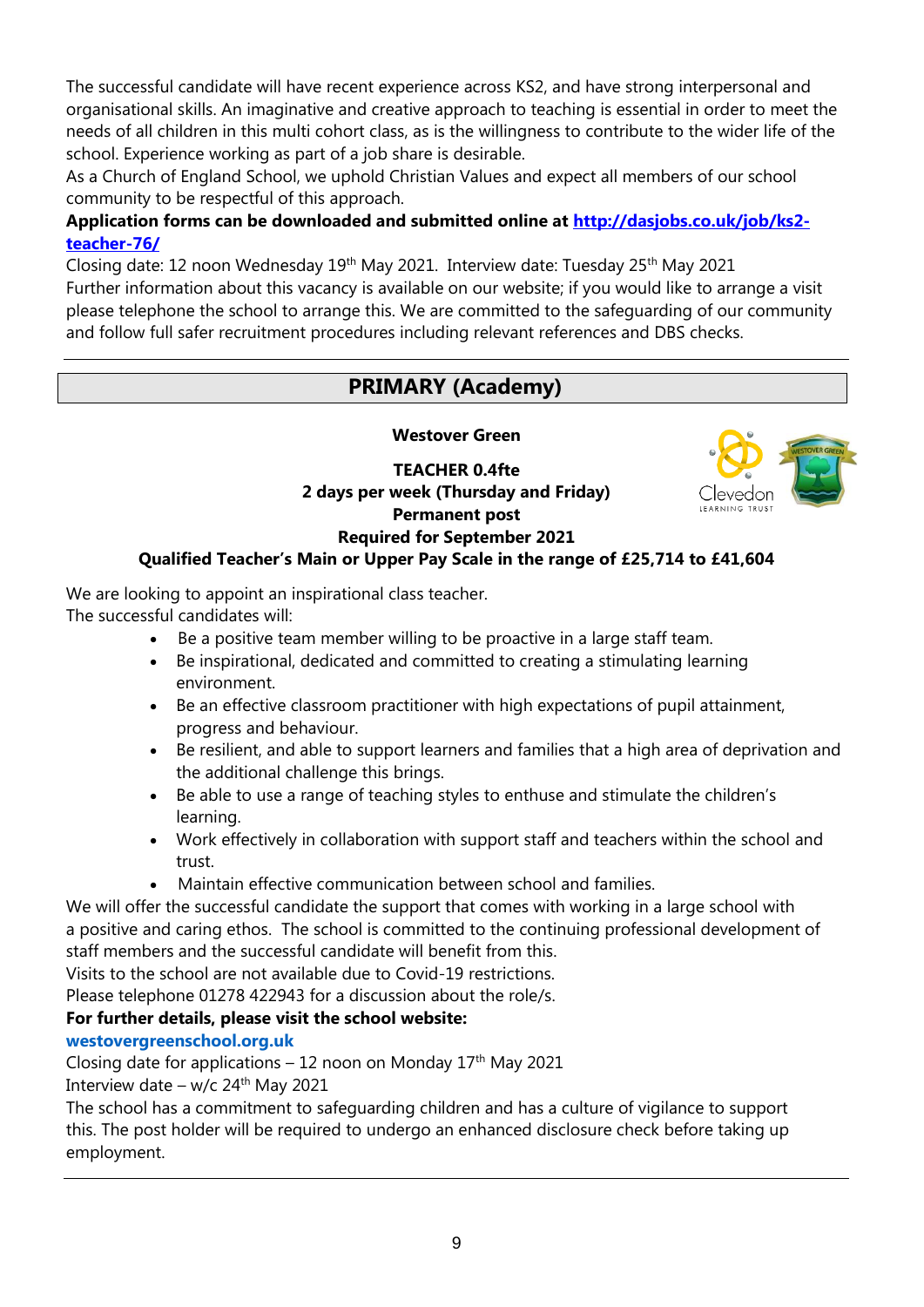#### **Brookside Academy, Brooks Road, Street, Somerset, BA16 0PR**



Tel: 01458 443340 Email: [office@brooksideacademy.co.uk](mailto:office@brooksideacademy.co.uk) Web: [www.brooksideacademy.co.uk](http://www.brooksideacademy.co.uk/) Twitter: @BrooksideStreet Headteacher: Brian Walton

# **COMPUTING TEACHER, Part time 0.2 Fridays MPS**

#### **Fixed term contract from September 2021**

Brookside Academy is looking to recruit an inspiring computing teacher to join our team to teach computing across KS1 and KS2. This post is part time for 1 day a week, for Fridays only, and this is nonnegotiable. This is an opportunity to join a fantastic Academy that is looking to develop excellent provision in all that it does. You will join a large and willing staff, supported by an experienced senior leadership team who will support the successful candidate.

We are looking for an enthusiastic computing teacher, who is passionate about children and their development and learning, enabling every child to achieve their full potential.

You will need to demonstrate that you are a strong and reflective practitioner who can establish the highest standards of achievement, within the early learning environment, which reflects current excellent practice for young children.

Closing date: 12 noon Monday 24th May 2021.

**MILFORD** JUNIOR **SCHOOL** "Every Day Matters

#### **Apply by completing the Teaching Application Form found on the academy website [\(https://www.brooksideacademy.co.uk/recruitment/\)](https://www.brooksideacademy.co.uk/recruitment/) or by contacting the academy office by email [office@brooksideademy.co.uk](mailto:office@brooksideademy.co.uk) or telephone 01458-443340.**

Brookside Academy is committed to safeguarding and promoting the welfare of children and young people. This post requires a criminal background check via the disclosure procedure. The successful applicant will therefore be subject to an Enhanced DBS.

#### **Milford Junior School, Glenthorne Avenue, Yeovil, Somerset BA21 4PG**

Tel. Number: 01935 474477 Email: [milfordjuniors@educ.somerset.gov.uk](mailto:milfordjuniors@educ.somerset.gov.uk) Website: [www.milfordjuniors.com](http://www.milfordjuniors.com/) Twitter: @milfordjuniors

#### **FULL TIME FIXED TERM CLASS TEACHER Start Date: 1 st September 2021 Salary: Up to MPS 6 Contract: Fixed Term contract until 31st August 2022 Contact name: Claire Laverty Head of School**

Milford Junior School is part of the Huish Academy Trust which consists of 3 Yeovil schools. We are looking to appoint an enthusiastic, versatile and committed class teacher to join our hardworking and creative school team. The successful candidate will be an excellent teacher with high expectations and will be someone who is committed to providing a welcoming, stimulating learning environment for the children at Milford.

We are looking for an enthusiastic and motivated colleague who:

- is an excellent teacher who is committed to nurturing a love of learning
- has the highest expectations for all our children both in terms of their behaviour for learning and their achievement
- will be fully committed to the values and ethos of our school
- is creative, innovative and forward thinking
- is a reflective learner who is always open to new initiatives
- have a good sense of humour and enjoy working as part of a team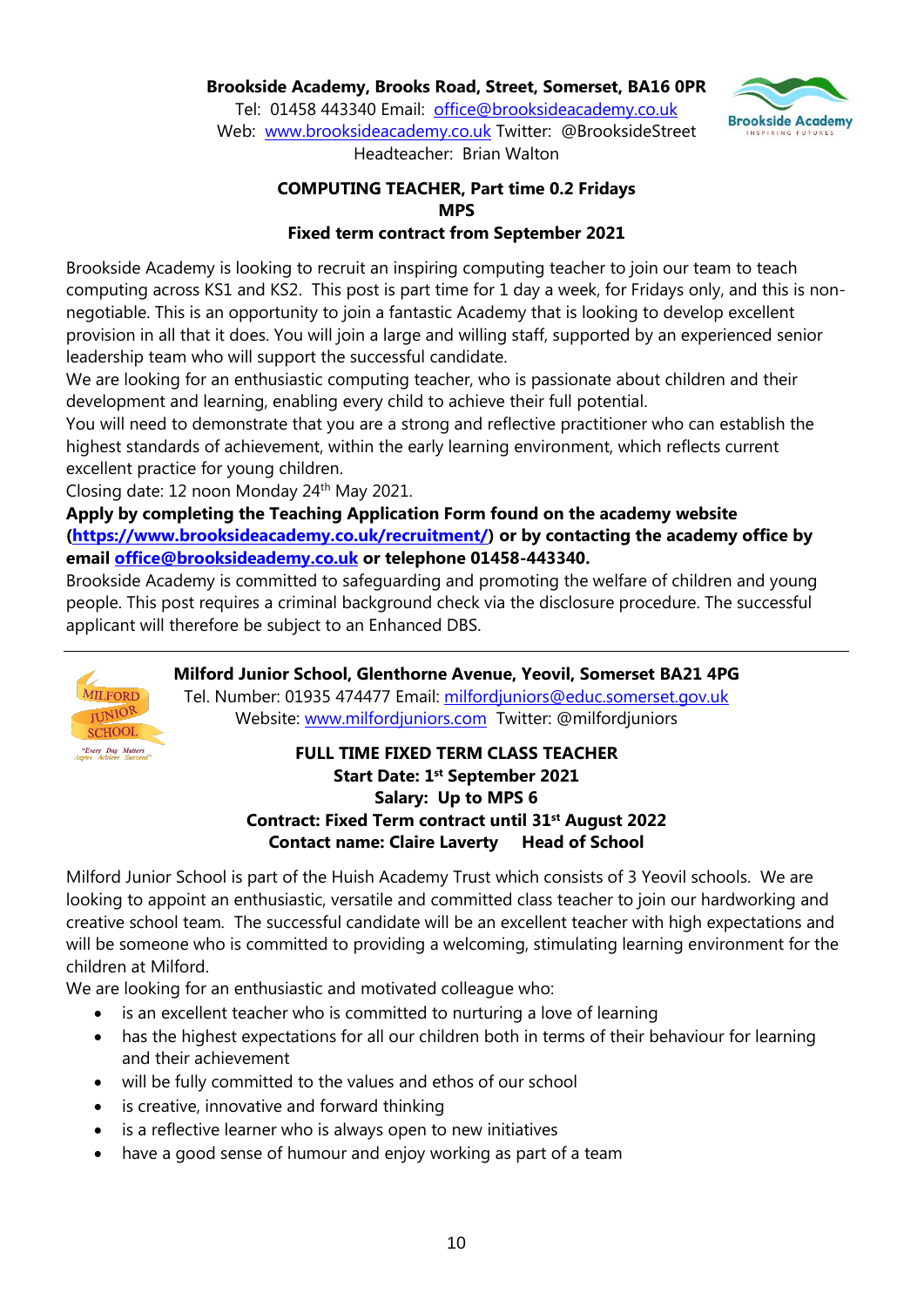We are committed to safeguarding and promoting the welfare of children and young people, and expect all staff and volunteers to share this commitment. An Enhanced DBS disclosure and safer recruitment checks are therefore required for this post.

**Further information and an application form can be found on our website,** 

**<https://milfordjuniors.com/vacancies>**

**Please apply by email: [milfordjuniors@educ.somerset.gov.uk](mailto:milfordjuniors@educ.somerset.gov.uk) or post.** 

Closing Date: Friday 21<sup>st</sup> May 2021 at 12 noon. Interview Date: Thursday 27<sup>th</sup> May 2021



**Castle Primary School, Castle Street, Stoke Sub Hamdon Somerset TA14 6RE** Tel: 01935 822342 Email: [recruitmentSSH@redstartpartnership.co.uk](mailto:recruitmentSSH@redstartpartnership.co.uk) **Primary School** Website: [www.castleprimaryschool.com](http://www.castleprimaryschool.com/)

#### **KS2 TEACHER Grade: Main Scale 1 - 6 Hours: Full Time**

We are looking for a passionate and dedicated class teacher for a mixed KS2 class. We are committed to achieving excellence and seek the highest standards of outcomes while recognising the differing needs of each child.

This is an opportunity for a proactive and forward thinking teacher to join our supportive Castle team. Closing date: Friday 21st May 2021. Interview date: Friday 28th May 2021

Start Date: September 2021

Castle

**For further information including job details and an application form, please visit the Trust website on [http://www.theredstartlearningpartnership.co.uk](http://www.theredstartlearningpartnership.co.uk/)** 

**Please send your completed application form to** [recruitmentcastlebsm@redstartpartnership.co.uk](mailto:recruitmentcastlebsm@redstartpartnership.co.uk) Please note: Applications by CV or incomplete forms will not be considered.

TRLP is committed to safeguarding and promoting the welfare of the children and expects all staff to share this commitment. The successful candidate will be required to undertake a Disclosure & Barring Service check.

# **SECONDARY (SCC)**

### **Heathfield Community School School Road, Monkton Heathfield, Taunton, Somerset, TA2 8PD**

Telephone: (01823) 412396 Fax: (01823) 413119

email: [office@heathfieldcommunityschool.co.uk](mailto:office@heathfieldcommunityschool.co.uk) [www.heathfieldcommunityschool.com](http://www.heathfield.somerset.sch.uk/)

Age range: 11-19, NOR: 1327

#### **DEPUTY SPECIAL EDUCATIONAL NEEDS COORDINATOR and qualified TEACHER (Deputy SENCo) Salary Qualified teacher with a SEN 1 allowance (£2,270 p.a.) plus TLR2A (£2,873 p.a.) full time**

Heathfield Community school is looking to appoint a Deputy SENCo with a teaching qualification. This role will be to support the SENCo and help support and manage the learning support department.

- Act as the lead professional for students with SEND in the absence of the SENCo.
- Be responsible for day-to-day operation of the SEN policy and co-ordination of specific provision to support individual students with SEN or a disability.
- Provide professional guidance to colleagues, working closely with staff, parents and other agencies.
- To monitor and support the progress of students with SEND, intervening where needed to ensure positive outcomes for all.
- To lead and deliver on the mainstream and alternative provision lessons, evaluate and share good practice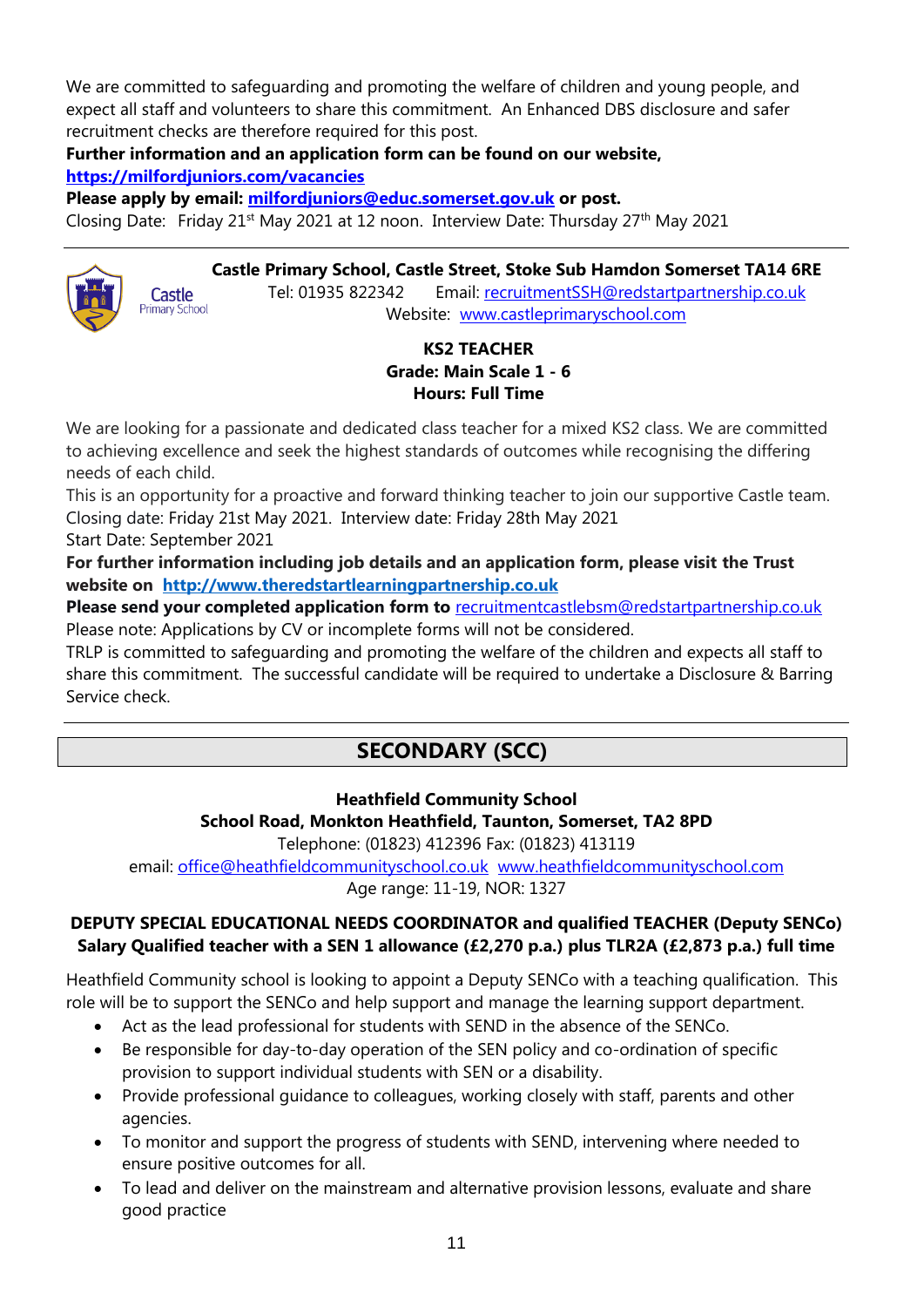Ideally required for September 2021, a full-time, permanent member of staff to join a highly committed and successful school.

"High expectations, a relentless drive to improve teaching and learning and a deep conviction that every student matters lie at the heart of the school" - Ofsted

**For further information please contact: [fharrell@heathfieldcommunityschool.co.uk](mailto:fharrell@heathfieldcommunityschool.co.uk) and send completed applications to [recruitment@heathfieldcommunityschool.co.uk](mailto:recruitment@heathfieldcommunityschool.co.uk)**

**The application pack can be found on the school website** 

**[www.heathfieldcommunityschool.com/news/vacancies.](https://www.heathfieldcommunityschool.com/news/vacancies)** 

Closing date: 18/05/2021 Interview date: during W.C. during W.C 24/05/21

#### **Robert Blake Science College**

#### **TEACHER OF MATHEMATICS AND ICT Teachers Pay Scale (Main or Upper) Required for September 2021**

We are seeking to appoint a committed, enthusiastic and dynamic Maths specialist, who is capable of teaching some ICT, to join a well-established and highly successful team. You must be passionate about your subject and committed to the highest level of achievement for all students. You will be required to teach across the age and ability level in both subject areas.

Robert Blake is a thriving and rapidly growing comprehensive school of around 900 students. The school is an exciting place to work and our ethos of 'Aspire, Achieve, Celebrate' lies at the heart of all we do. We are proud of all our students' achievements and the quality of care and support given to them by staff. The school is located less than 2 miles from Junction 24 of the M5 in Bridgwater and is in a stunning all new state of the art facility. We are committed to the continuous professional development of staff and will provide opportunities for you to shine.

Closing Date: Tuesday 18th May 2021 (12 noon)

**Please apply by letter and application form, to Mrs S Ward by post or via email: [Sara.Ward@robertblake.org.uk](mailto:Sara.Ward@robertblake.org.uk)**

**Application forms are available from the school or on the Robert Blake Science College website: [www.robertblake.org.uk](http://www.robertblake.org.uk/) or apply online at:<http://dasjobs.co.uk/job/maths-and-ict-teacher/>** This post is subject to a criminal background check via the Vetting and Barring Service.

## **SECONDARY (Academy)**

#### **Bridgwater College Academy, Parkway, Bridgwater, Somerset TA6 4QY**

[www.bridgwatercollegeacademy.org](http://www.bridgwatercollegeacademy.org/)

Bridgwater College Academy is an all-through academy for students aged 3 to 16. The academy is part of the Bridgwater & Taunton College Trust.

#### **SECOND IN MATHS**

#### **Ref: 217**

**Full-time, permanent. Commencing September 2021 Qualified Teachers Pay Scale plus TLR2A, £2,667pa**

This is an exciting opportunity to join our Academy, where putting students first is part of our fundamental culture. We strongly believe that positive outcomes for our students come from the professionalism, commitment and passion for excellence displayed by our staff. You will be an experienced Maths teacher across both KS3 and KS4 wishing to step up to a middle leadership role in an ambitious and competitive Maths Department. Essentially, we are seeking a teacher with aptitude and intellect who is able to fully assist the Head of Maths with all aspects of the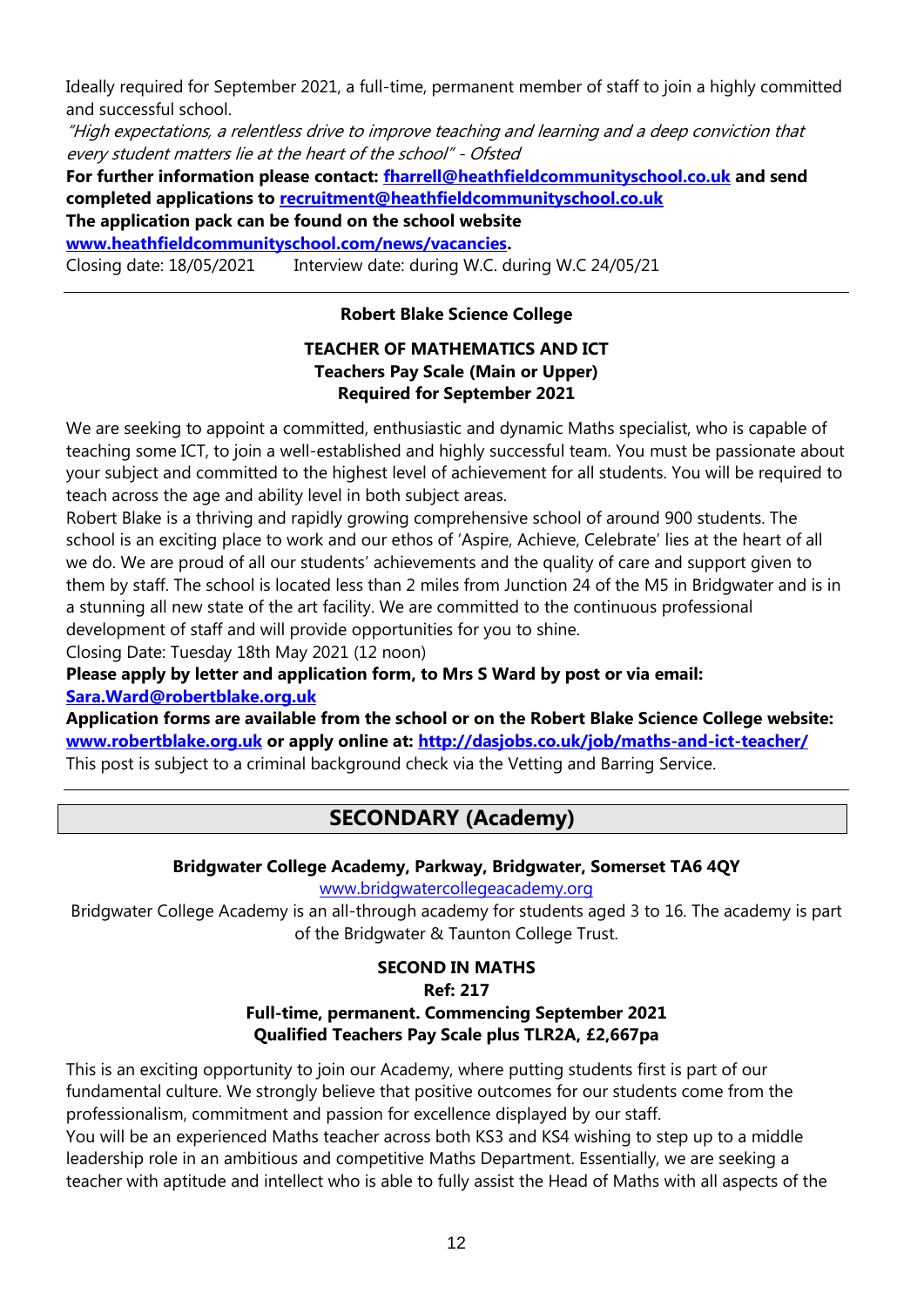department running including: production of schemes of learning, assessment, mentoring of NQTs, tracking and intervention.

Due to the all-through nature of the school, this role is anticipated to be a varied and exciting one with opportunities for innovation particularly at the key point of transition. It will take a highly motivated and astute colleague to optimise the opportunities this post provides for making your mark and securing future career progression.

Do please come to visit us and see what an exciting opportunity our Academy can offer to a teacher looking to be the best they can be and make a significant contribution to narrowing the gap in achievement and attainment for our students.

Please note although we are seeking a full-time colleague, applications for a job share will also be considered

#### **Full details and an application pack can be found in the 'Key Information' section, under 'Vacancies' at: [www.bridgwatercollegeacademy.org](http://www.bridgwatercollegeacademy.org/)**

Closing Date for applications: 3pm on Wednesday 26<sup>th</sup> May 2021

Bridgwater College Academy is committed to safeguarding and promoting the welfare of children and young people and expects all staff and volunteers to share its commitment. Our mission is that all children achieve. A criminal disclosure check will be requested for any applicant who is offered a position.

#### **Court Fields School**

#### **HEAD OF YEAR AND TEACHER OF SCIENCE (PHYSICS OR CHEMISTRY) Full time, Permanent Teachers' MPS to UPS plus TLR2b From September 2021**

We are seeking to appoint an exceptional and inspiring Head of Year and Teacher of Science within our thriving school community.

We are looking for a teacher who:

- Has a passion for Science.
- Has excellent subject knowledge.
- Will build positive relationships with all teams.
- Will work effectively within a team context.

• Is well organised and looks to plan and deliver Science in an exciting and engaging manner The successful candidate will be able to teach all sciences to Key Stage 3 and 4 and have experience in delivering Physics or Chemistry.

**Apply online<https://www.courtfields.net/category/staff-vacancies/>**

CVs are not accepted, please complete the application in full.

Closing date: Midday on Monday 24th May 2021

Provisional date for interviews will be Wednesday 26<sup>th</sup> May 2021, however we may interview before this date so an early application is advised

Kingsmead School is committed to the safeguarding and welfare of children and young people and expects all who work at Kingsmead to share this commitment

This post requires clearance through the Disclosure and Barring Service (DBS)

# **TEACHER OF HISTORY (Maternity Cover)**

**Full-time**

**Fixed Term: Thursday 16 September 2021 – Friday 18 March 2022 \*With permanent opportunity for a 0.4 FTE contract from 21 March 2022 Qualified Teachers' Pay Scale**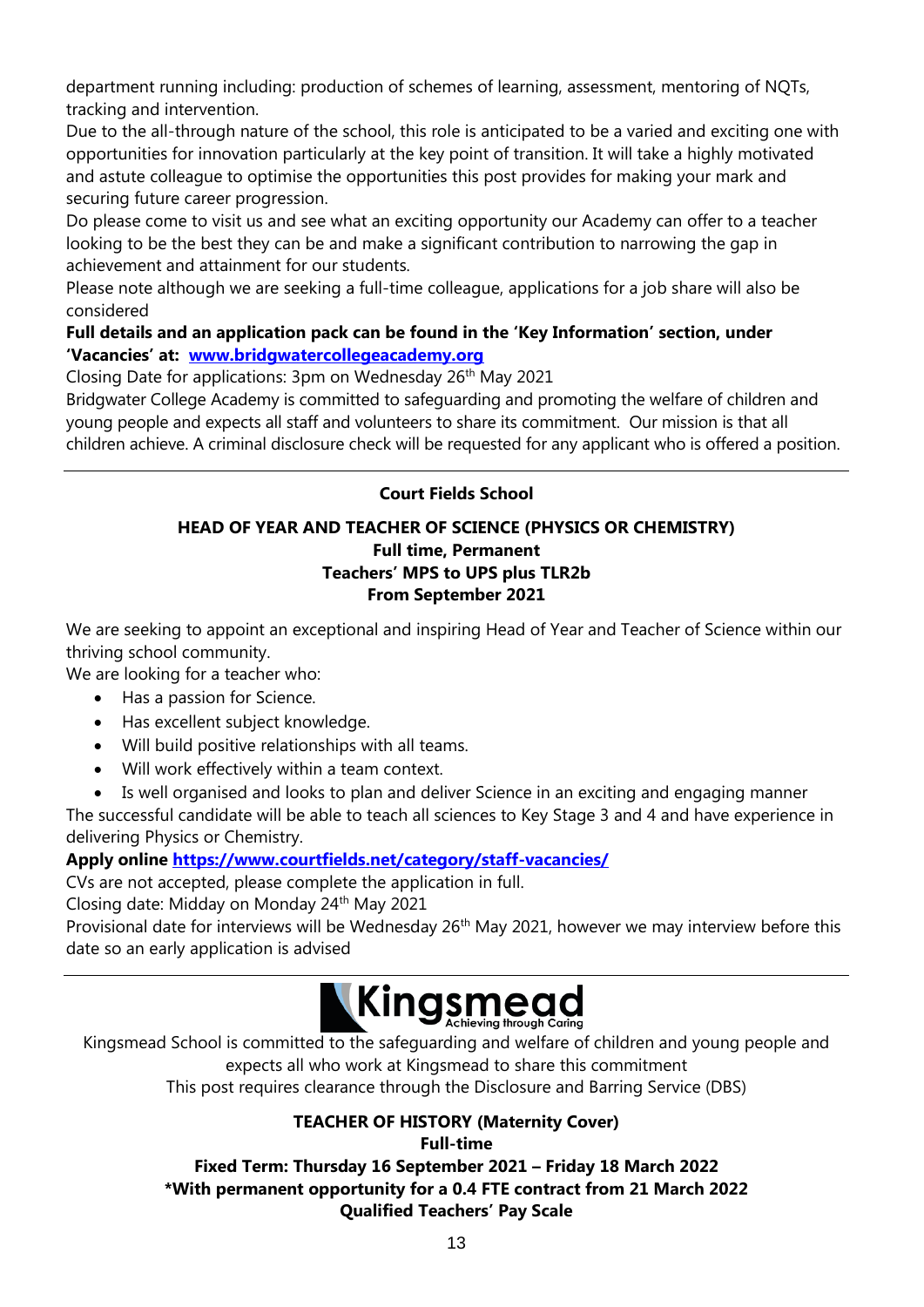Kingsmead School is looking to appoint an outstanding Teacher of History on a full-time basis, to cover a period of maternity leave, to start on 16 September 2021. Applications are welcome from experienced colleagues or NQTs. There is also the opportunity of a permanent position on a 0.4 fulltime equivalent basis, from 21 March 2022.

Wiveliscombe nestles in the Vale of Taunton Deane between Exmoor, the Quantocks and the Blackdown Hills. We are 12 miles from the county town of Taunton and just 20 minutes from the M5 which makes both Bristol and Exeter close at hand. Kingsmead is a successful, oversubscribed 11-16 school. Our students are enthusiastic, committed, motivated to learn and achieve very well. They participate in a wide range of activities outside of the classroom, including sport, music, drama and Duke of Edinburgh.

This is an excellent opportunity to begin or enhance your career within a highly supportive, professional and forward thinking school that firmly believes in supporting students to be the very best that they can be.

Closing Date for Applications: Midday on Friday 21 May 2021. Interview Date: Thursday 27 May 2021

#### **TEACHER OF SCIENCE Qualified Teachers' Pay Scale**

Kingsmead School is looking to appoint an outstanding Teacher of Science to start in September 2021. Applications are welcome from experienced colleagues or NQTs.

Wiveliscombe nestles in the Vale of Taunton Deane between Exmoor, the Quantocks and the Blackdown Hills. We are 12 miles from the county town of Taunton and just 20 minutes from the M5 which makes both Bristol and Exeter close at hand.

Kingsmead is a successful, oversubscribed 11-16 school. Our students are enthusiastic, committed, motivated to learn and achieve very well. They participate in a wide range of activities outside of the classroom, including sport, music, drama and Duke of Edinburgh.

This is an excellent opportunity to begin or enhance your career within a highly supportive, professional and forward thinking school that firmly believes in supporting students to be the very best that they can be.

Closing Date for Applications: Midday on Monday 24 May 2021. Interview Date: To be confirmed

#### **Further details and an application pack are available from our website under: "Joining Us" – "Staff Vacancies". For further information please contact [Jo.Reynolds@kingsmead-school.com](mailto:Jo.Reynolds@kingsmead-school.com)**

## **SPECIAL**

#### **The Bridge School**

#### **The Bridge School are seeking to appoint a permanent full time CLASS TEACHER – MPS/UPS to start September 2021. Possible opportunity for TLR2b for Secondary Partnership for the right candidate.**

The Bridge School, Sedgemoor is one of four Pupil Referral Units commissioned by Somerset County Council and Somerset schools. We provide services through a number of centres for students who have a range of social, emotional and mental health (SEMH) needs. All students are referred through their mainstream schools in the Sedgemoor area.

We are looking for a dynamic, resilient and flexible teacher to join our team and work within our multisite school in the Bridgwater area. Ideally you should have experience working with young people who may have significant gaps in their education to help them re-engage in their learning.

We are committed to offering our staff a high quality induction, performance management and opportunities for professional development.

If you feel you have what it takes to work with us to achieve the very best for our students we would very much like to hear from you.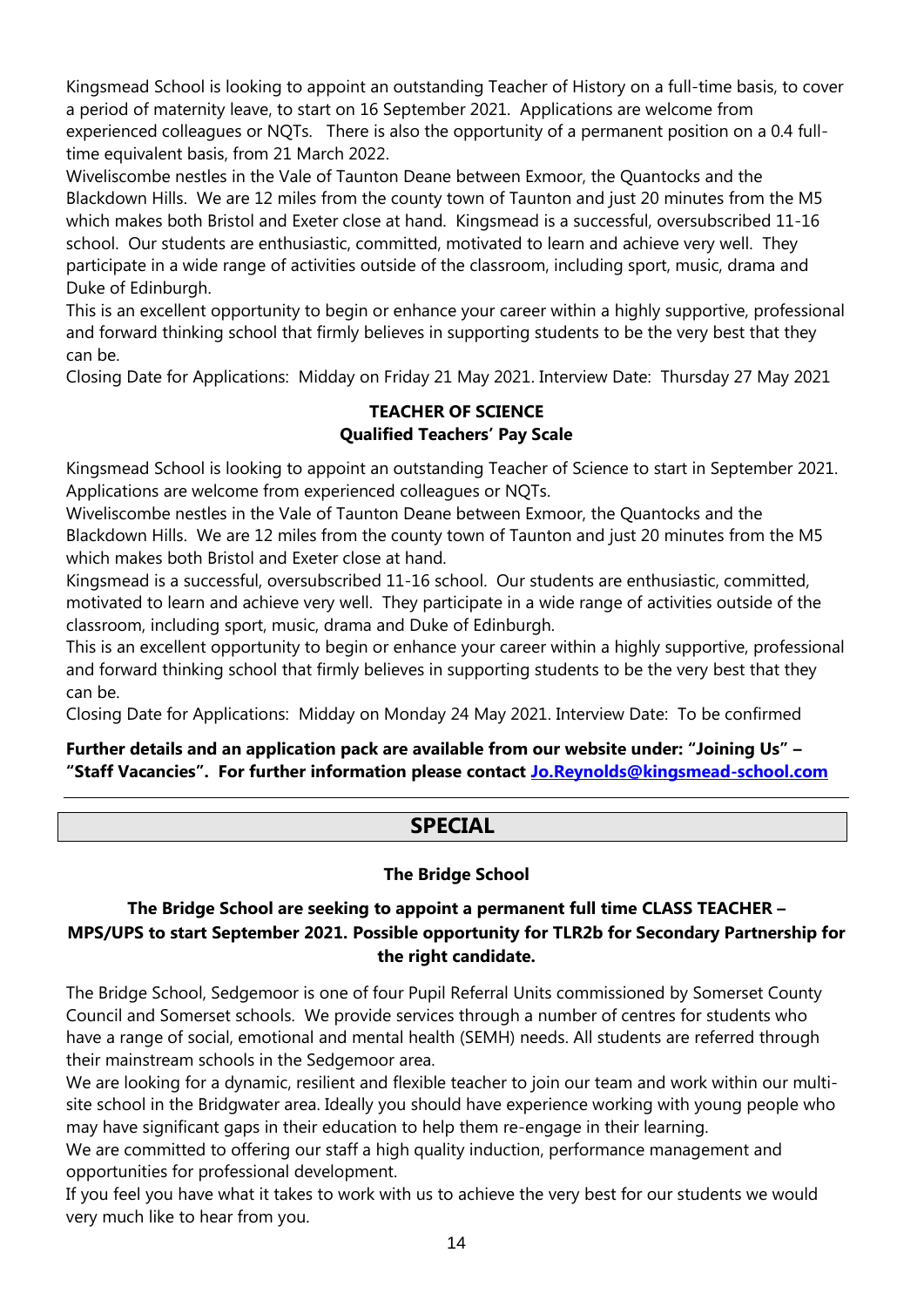Please contact Dave Kennedy Head of School should you need any further information. Enquiries and visits are welcomed, please call 01278 421148 to arrange an appointment.

#### **Apply:<http://dasjobs.co.uk/job/class-teacher-186/>**

Closing date: Thursday 20 May 2021 at midday. Interviews will take place on: Thursday 27 May 2021 The Bridge School is committed to safeguarding and promoting the welfare of children and young people and expects all staff and volunteers to share this commitment. All posts require a criminal background check via the Disclosure procedure, medical clearance proof of the right to work in the UK and satisfactory references.

#### **Avalon School**

#### **Avalon School are seeking to appoint a 0.6 CLASS TEACHER MPS/UPS to start September 2021.**

Avalon School is a Special Secondary School in Street, which caters for students with a wide range of learning needs. We offer students from Year 7 to Year 14 a personalised curriculum which meets their individual needs.

The school is looking for a dynamic, resilient, creative and motivated teacher with a passion for raising aspirations and focused on student outcomes. As a school we are focused on the Preparation for Adulthood framework and we develop pathways for students to work towards their destination at Post 16 or Post 19. We actively encourage our students to aim for a place at college or in paid employment wherever possible.

The school is working closely with The Elmwood & Penrose Federation and together the schools are able to offer high quality and ongoing training and professional development for the right candidate. If you feel you have what it takes to work with us to achieve the very best for our students we would very much like to hear from you.

Please contact Amy Norris Assistant Head teacher should you need any further information. Enquiries and visits are welcomed, please call 01278 443081 to arrange an appointment.

#### **Apply online<http://dasjobs.co.uk/job/0-6-class-teacher/>**

Closing date: Thursday 20 May 2021 at midday. Interviews will take place on: Thursday 27 May 2021 Avalon School is committed to safeguarding and promoting the welfare of children and young people and expects all staff and volunteers to share this commitment. All posts require a criminal background check via the Disclosure procedure, medical clearance proof of the right to work in the UK and satisfactory references.

### **South Somerset Partnership School (Pupil Referral Unit)**

#### **TEACHER MPS (Full Time) Start Date: September 2021**

Are you an excellent teacher with the passion to ensure that all children reach their full potential? We require an experienced secondary practitioner to join our team to work with small groups of pupils who have been excluded from mainstream schools or who are at risk of exclusion. Ability to teach a core subject an advantage.

We are looking for someone who

- Is an outstanding practitioner with current knowledge of Key stage 3/4 curriculum
- Is committed to raising aspirations and outcomes for every pupil
- Has experience of supporting pupils with Social, Emotional and Mental Health needs
- Understands the issues facing pupils who have been excluded from school or who are at risk of exclusion
- Is able to respond flexibly to the needs of young people who can display challenging behaviours